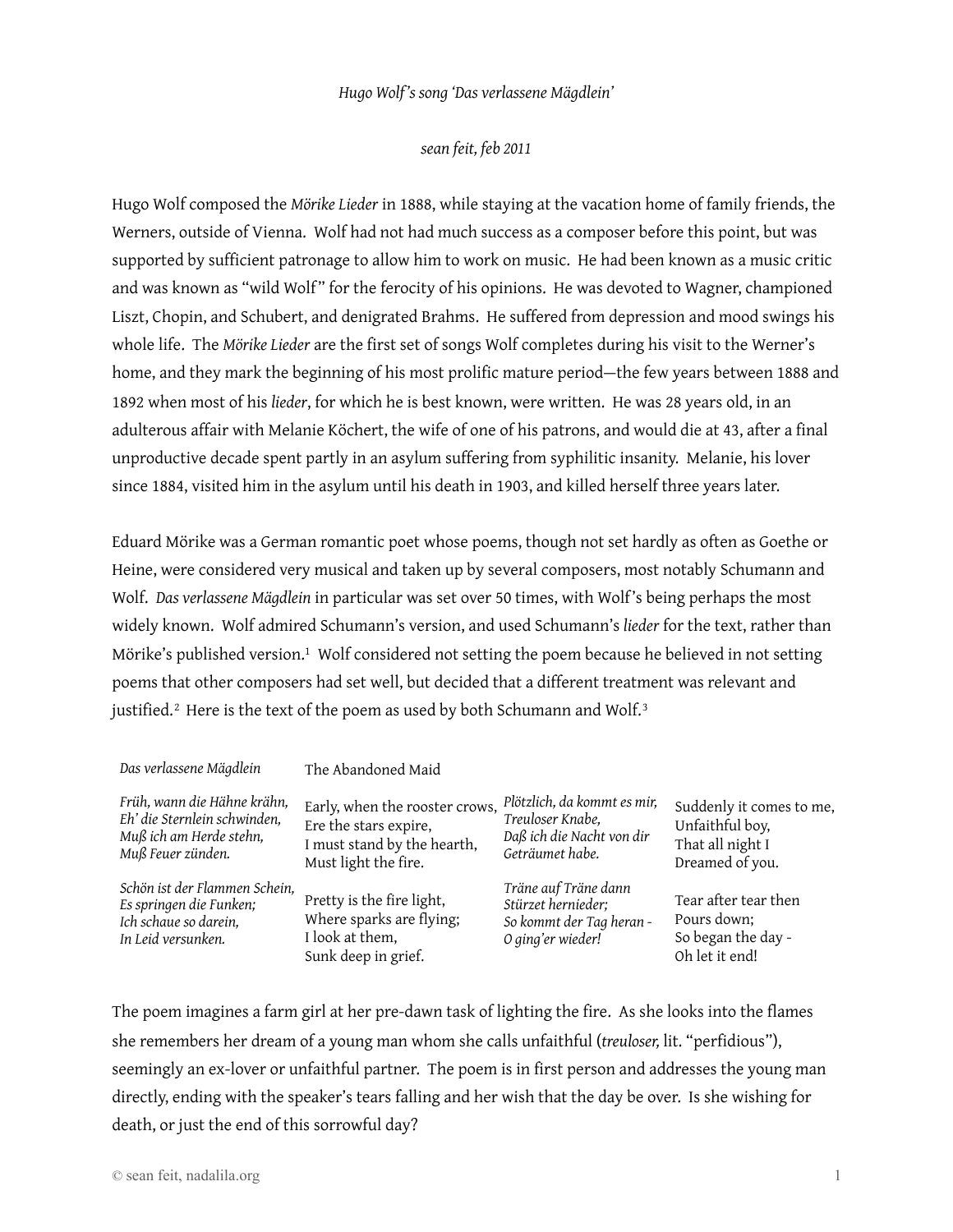The poem is in ABAB rhymed quatrains, and the two couplets in each quatrain have different metric characters. The first word of each quatrain is a single accented beat creating a natural pause before the rest of the couplet, which flows in trochaic (strong-weak) feet, in two four-beat lines. The second couplet in each quatrain is a line of iambic pentameter. This off-balance metric structure gives each quatrain an accented opening followed by a softer, but accelerating, close. Wolf reproduces this rhythm nearly verbatim in the song, with an interesting twist: starting the third line of each quatrain on the downbeat, Wolf maintains the regular rhythmic structure he establishes at the outset, even though the spoken rhythm begins with a weak beat and therefore implies a pickup. Even with this slight departure, the text is set idiomatically, Wolf always attentive to the rhythm of dramatic speech.

Analysts of late romantic harmony often takes pains to justify the perambulations of Wagnerian harmony by explaining even the strangest chords' functions inside the classical tonal model of dissonance and its resolution. Wolf's harmony lives right on a line where that approach may become less useful. Is the tonality most fruitfully analyzed as one might the prelude to *Tristan und Isolde*—like this song ostensibly in a mournful A minor that stretches far from traditional function, yet never leaves tonal function altogether? Or is an approach that one might use with Debussy or even Stravinsky identifying key *areas* and roving tonal implications without trying to fit the patterns into a traditional structure of departure and return—more appropriate? Or even a fully twentieth century model, discarding traditional chord name and tonal function in favor of pitch class sets? A cursory look at published analyses of Wolf *lieder* shows all the above approaches being practiced. But Wolf saw himself in the lineage of Wagner, and said, regarding his "unresolved dissonances", that he was "in a position to demonstrate how each of my boldest discords can be justified by the strictest rule of the theory of harmony".[4](#page-6-3) Timothy McKinney uses that quote to begin an article that applies pitch class set theory to Wolf's songs, stating that Wolf's augmented chord sequences are "not adequately explained by traditional theories of harmony".<sup>[5](#page-6-4)</sup> While McKinney's pitch class method does explore the augmented triad sequences in an interesting way, I believe he is too quick to discard Wolf's assertion. The analyst is fortunate in this case to have rare evidence of the composer's theoretical intent, and thus is obliged to take it at face value: how can Wolf's harmonies, especially his use of augmented triad sequences, be justified "by the strictest rule of the theory of harmony"? It is in light of Wolf's assertion that I will endeavor a tonal analysis of the song.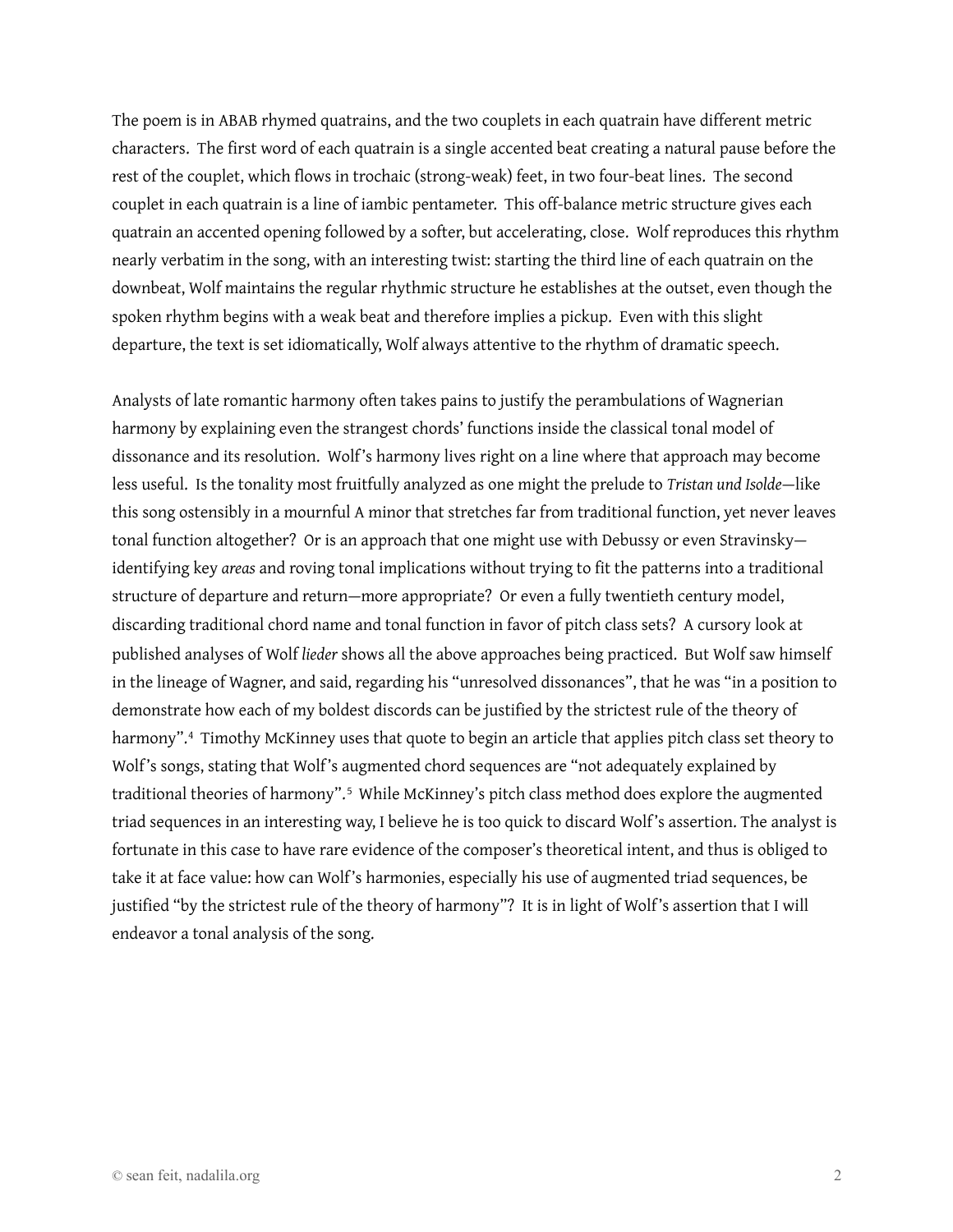(stemless noteheads = implied roots)



The song is in A B A form. It begins with four bars of sparse dyads implying a ii V i cadence in a minor. The triads are incomplete, creating an ambiguity that Wolf will expand upon as the song progresses. The opening bar contains the dyad F A, and without more information, the tonal center is unclear. In m. 2, the dyad A B implies B as a root and A as the 7<sup>th</sup> of a B diminished chord, and when it is followed by D F, the three bars together imply a half-diminished  $7<sup>th</sup>$  chord. Finally, the g# in m. 4 reads as a leading tone and confirms a minor, retrospectively identifying the preceding as ii. The ambiguity of the opening dyads will persist, however, as the  $g#$  is followed in m. 5 by only the 3<sup>rd</sup> and 5<sup>th</sup> of the a minor triad, *the tonic itself not appearing* until the next bar, and there already reinterpreted as the 3rd of a VI chord. Delayed resolution will become a primary device used in the coming augmented sequences, and hearing *implied* notes—in rootless triads and suspensions—is what allows his slippery harmonies to be justifiable as tonal.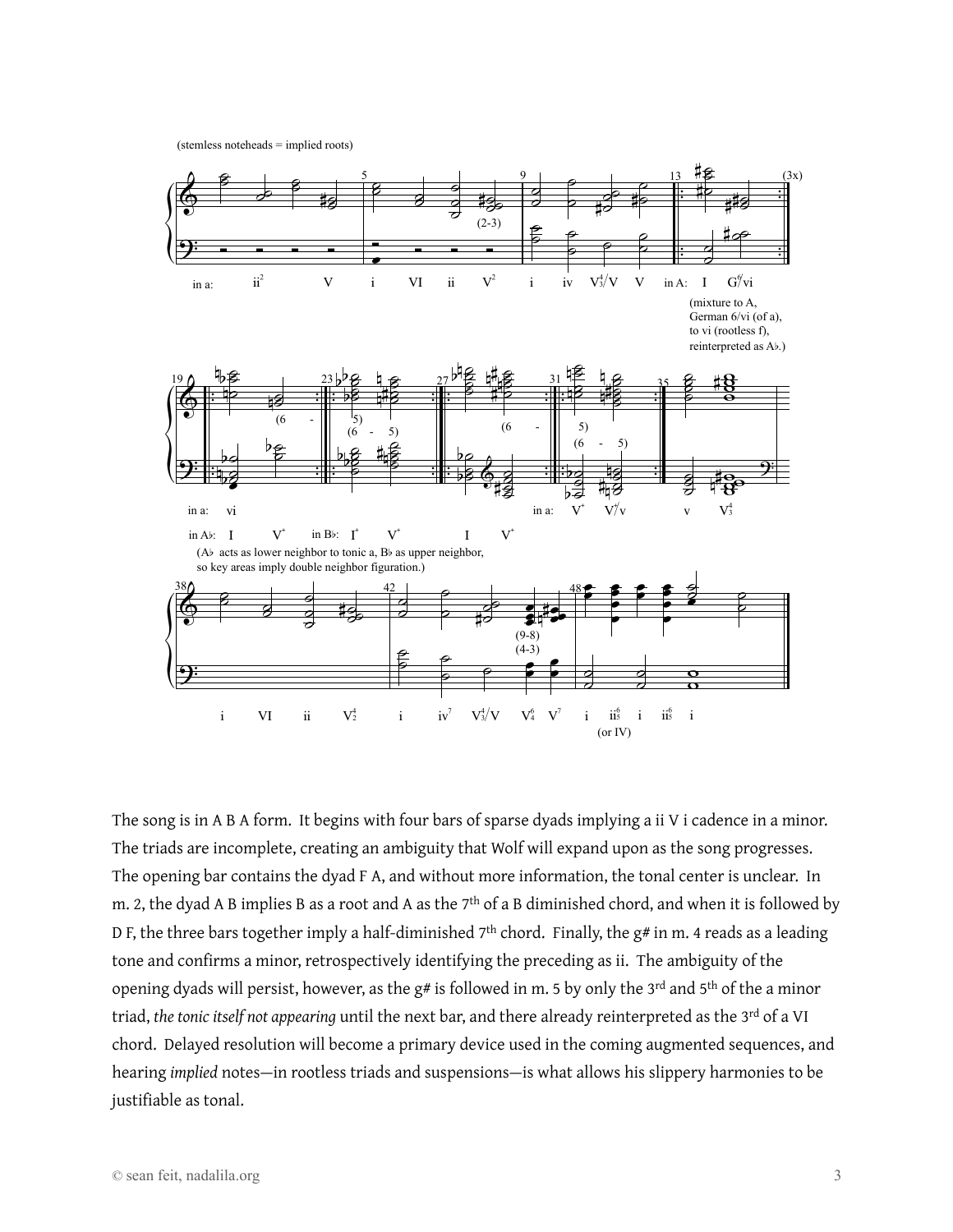The first quatrain is set in a traditional progression, with a steady harmonic rhythm of the chord changing on the downbeat of each bar. The piano plays mostly open position block chords in a repeating rhythm, moving through two phrases: i VI ii V i and i iv V/V V I, ending with mode mixture to the parallel major and a cadence on I. Two notes stand out in this first stanza:

- 1. There are seemingly few non-chord tones in the piece, but those that exist can be seen as suspensions. The first of these is the F in m. 8, which creates a 2-3 suspension beneath the G#, resolving on the last eighth note of the measure.
- 2. The F in m. 9 is a b6 over an a minor triad, creating a M7 chord. I analyze the chord as i rather than VI because it *sounds* like i (and follows V), and thus hear the F as an anticipation of the chord tone in the next measure. The F in mm. 9-10 and the  $D#$  in m. 11 create a double neighbor figure around E, and resolve (via octave displacement) in m. 12. This double neighbor figure will return as a larger scale gesture in the next stanza.

The key of a minor is established in the first section and Susan Youens notes that Wolf associated this key not just with sadness, but specifically with "mourning, loss, and sexual betrayal" based on its appearance in several Schubert songs, including *Du Liebst Mich Nicht*.[6](#page-6-5) Similarly programmatic, harmonic ambiguity like this symbolizes emotional intensity throughout the late romantic period. Wolf establishes a mood of anxiety and emotional instability not only with his harmonic choices, but in every parameter of the music: the thin opening sonority, the *pp* dynamics that sustain through the first half of the piece, and most subtly, the rhythm. The use of the quarter-eighth-eighth rhythm echoes perhaps the famous, somber second movement allegretto in Beethoven's Seventh symphony, and is steady, leaning into each next bar without developing much momentum. It is almost funereal, though not somber, perhaps because of the high register and thin chords, and given the repetition of the word "muß" in the poem, which alludes to the speaker's non-enthusiasm for her task, could even be painting her trudging steps as she goes to the hearth. Mörike sets the poem in one of his favorite times of day, pre-dawn, indicating again emotionality and reflection, and the high, thin chords may paint stars or sparks, again two of the references in the poem. Guessing at representational specificities like this feels trivial to a modern aesthetic, but such tone-painting was common, and Wolf finds much of his gestural material in such congruences with the text.

Two measures of piano begin the B section, and establish a primary pattern of the harmonic rhythm: a two-measure group that repeats. Measures 13-14 repeat twice, and each subsequent pair of measures repeats once, until m. 35. The B section is substantially different from the A section in its tonal implications, and consists of chords that much less easily fit into a functional tonal model. One of the ways we might understand Wolf's seemingly unrelated triads in this section (like the A C#7 Ab Eb+ progression in mm. 13-20) is to consider a web of relationships and possible tonal identities as present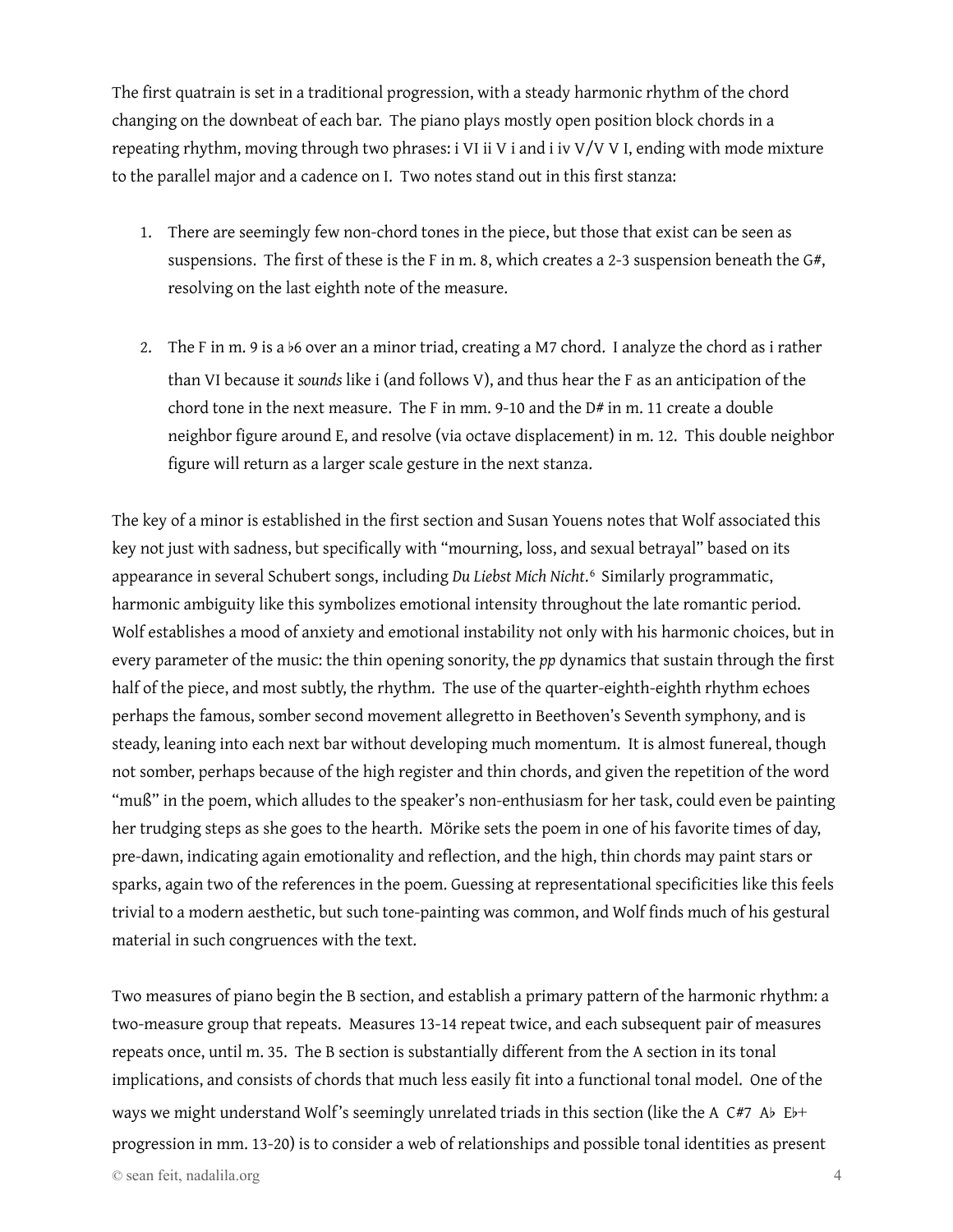in each chord. Thus, after we hear a very clear V I cadence in A major (m. 13), the next chord we get is  $C#7$  in 3<sup>rd</sup> inversion, the only complete dominant 7<sup>th</sup> in the song aside from the tonal dominant, E. What role does this ambiguous chord play? It is V of F#, but no F# appears. If we remember that we have just heard both a minor and A major, however, a possible role appears: a (misspelled) German sixth chord of F, which is VI of a minor. In this role, it "should" resolve to C7 and then to F. Does it? In m. 19 it is followed by a heavily doubled dyad, Ab C. At first hearing this sounds like an incomplete Ab major triad (and it will *also* function as that), but what if—like the tonic triad in m. 5—this is a chord without its root? The missing root would then be F, forming an f minor chord. The progression then becomes (mixing between A major and a minor): I vi, the same progression that began the song in mm. 5-6, with the qualities reversed. This kind of overlapping parallelism is common in Wagner, and the use of mode mixture echoes Schubert, though Wolf's use of both is more complex and opaque.

In Wagnerian form, this implied f minor triad immediately moves away from a close relationship with a/A, and is followed by an augmented triad, the first of many augmented chords in the song. Augmented chords, of course, are a symmetrical triad—all major thirds—so any of the notes can be interpreted as the root. In earlier historical contexts, the spelling of the triad would indicate its tonal function, but in Wolf and other late Romantics that hint is absent. The deeply unstable tonal center leads to the chords being spelled however is most practical to read, and not necessarily indicating their provenance. Reading this chord as E<sub>b+</sub> makes it V of the preceding chord, which is heard not just as f minor coming out of the previous line's cadence, but as Ab major. If we see the B as its enharmonic Cb, the V+ can imply a 6-5 suspension that will resolve to Bb in m. 23. This 6-5 suspension will provide a tonal explanation for the coming sequence of otherwise inexplicable augmented chords.

In m. 22, the Eb+ triad, with its 6-5 suspension, resolves to a Bb+ triad in m. 23. Given where we've just come from, we may hear  $B$  $\mapsto$  as II of A $\flat$ , or IV or f (both altered), but I will suggest that it is an anticipation of the Bb major we will hear in m. 27. It also can be heard in a 6-5 suspension, with the Gb resolving to F in the following bar. If we interpret the Bb+ triad as I, the following chord (F+) will be V. This time, rather than moving in a 6-5 suspension it will resolve directly to Bb major, which mirrors the incomplete voicing of the Ab triad in m. 19, and signals, with the ironic brightness of a seeming major triad, the realization of the girl's dream at *plötzlich.* The mood shifts immediately back to instability for *da kommt es mir*, and the V+ of Bb. The song peaks in volume and vocal register at her accusative naming of her lover's unfaithfulness, *treuloser Knabe*, subsiding again to *p*, and back into all augmented chords (again in 6-5 suspensions) for the rest of the third stanza. With the suspensions taken into account, the progression from m. 31 is (back in a minor): V V/V v V7, ending with three bars of triads in second inversion, the minor v followed by the major. The inversion undercuts the clarity of hearing the simpler (non-augmented) chords, and the mixture of e minor to E major echoes the a/A mixture in the © sean feit, nadalila.org 5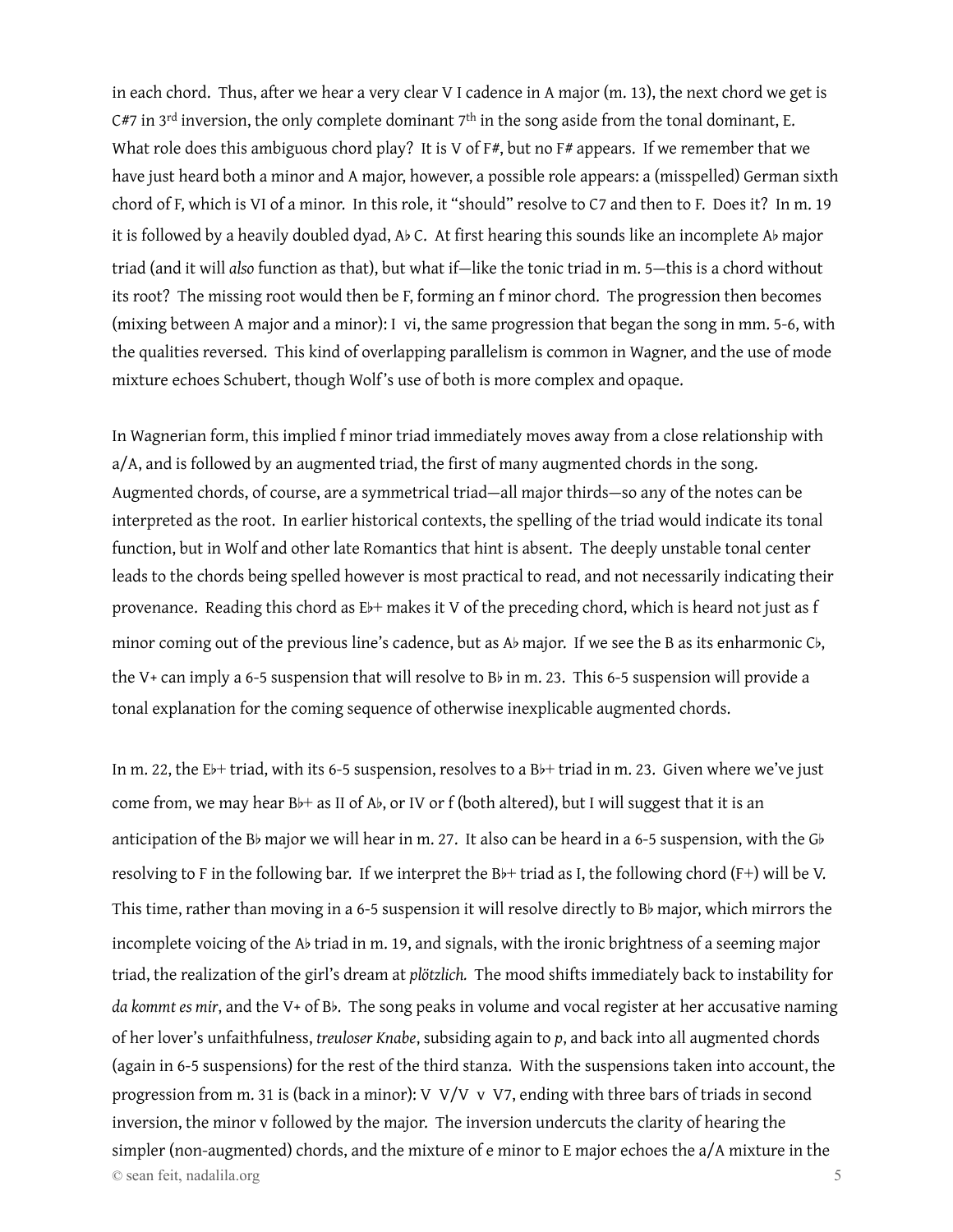first phrase. The music for the second and third stanzas are similar enough to sound like a call and response, with the material in Ab from mm. 19-23 mirrored by mm. 27-30 in Bb, and the augmented sequence in mm. 23-26 mirrored at the same transposition (down a M2) in mm. 31-34. Each time the augmented sequence is used, it leads into the next suggested key through implying I and V chords with 6-5 suspensions.

The last stanza recapitulates the music of the A section, repeating it exactly until m. 45, where the rhythm finally and dramatically breaks, and the voice, which has also just broken the steady rhythm of the poem (perhaps too choked up in tears to sing), sings the last line over the open space of a held chord, the longest in the piece besides the caesura in m. 37. The last two notes of the falling vocal line enunciate a 9-8 suspension, which is echoed in the piano over the standard 4-3 to reach the true dominant in m. 47. A simple V I cadence seems to close the piece, but the a minor chord of the resolution is again incomplete, though this time missing the 3<sup>rd</sup> instead of the root. The open 5<sup>th</sup> sonority is new in the piece (though hinted at in m. 9), and again undercuts expectation and solidity. The final chord is interspersed (mirroring the back and forth harmonic rhythm through the piece) with a complex chord that could be ii (with a  $7<sup>th</sup>$ ) or IV (with a  $6<sup>th</sup>$ ), and which maintains the eerie tone of the piece to the very subdued end on a tonic open 5th.

The piece thus functions tonally, but how do we understand the implications of Ab and Bb major as the secondary key areas? They are the only chords outside of a/A to be enunciated in clear (though incomplete) form. They can be heard as a large-scale double-neighbor figure, with the fundamental line of the piece moving a half-step below, then above, the tonic A. Their incompleteness keeps them from assuming too much weight as key areas, and echoes the open dyads of the first few bars. The tenuous balance in this piece is that the harmony barely holds together in its tonal implications, but some subtle choices—like the voice singing almost no non-chord tones, which might muddy the already fragile coherence—help it to do so. The harmony lives on a fine line between Wagnerian function and Debussian colorism, but Wolf's challenge holds: it is indeed possible to justify, as he did, all of his "unresolved dissonances" through traditional harmonic rules, even if not, perhaps, "the strictest".

## *resources*

McKinney, Timothy R. "Melodic Pitch Structures in Hugo Wolf's Augmented-Triad Series." *Indiana Theory Review* 14, no. 1.

Parsons, James. *The Cambridge Companion to the Lied*. Cambridge: Cambridge Univ. Press, 2004. Sams, Eric. "Homage to Eduard MöRike." *The Musical Times* (1975).